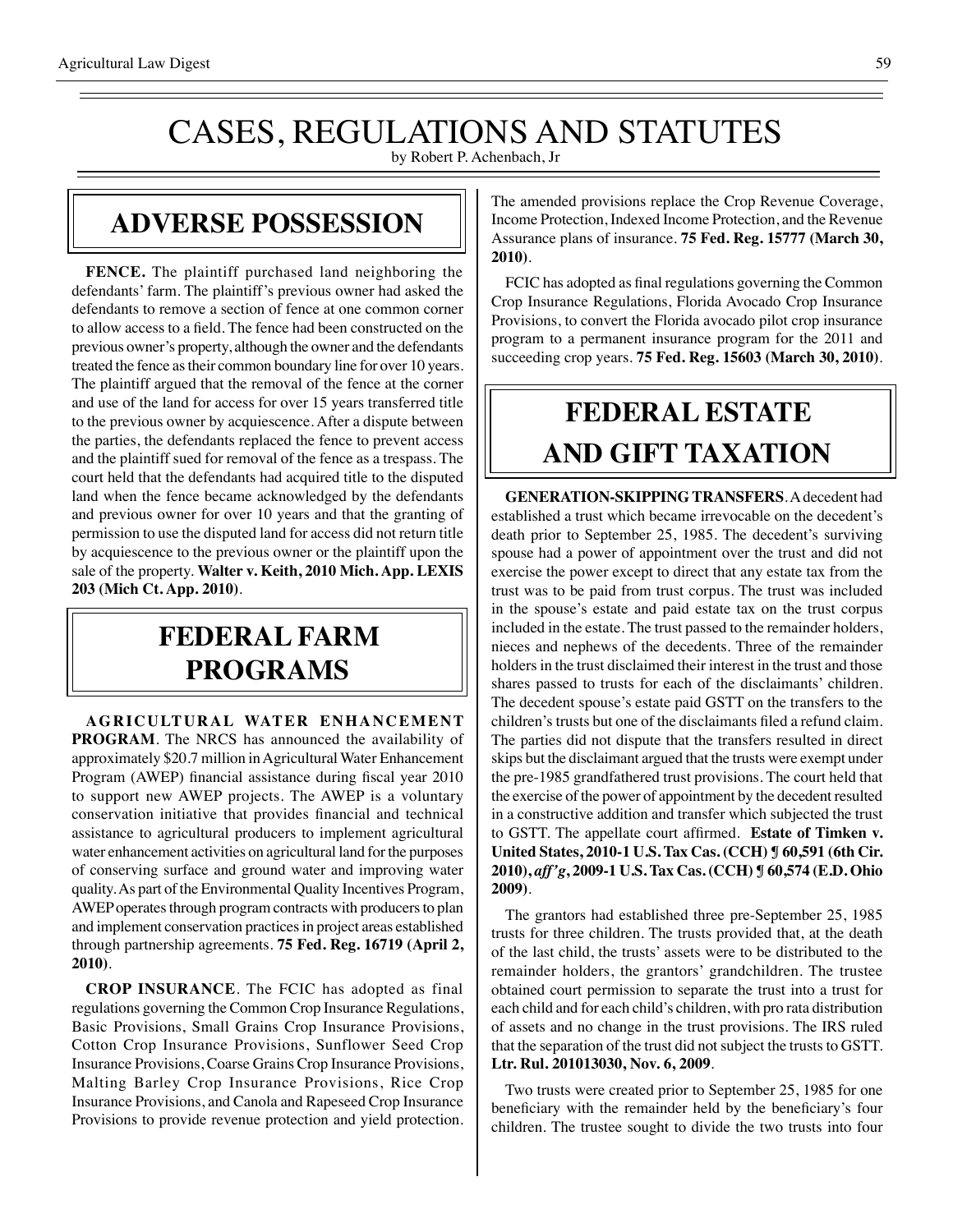trusts, one for each child, with each child having a testamentary general power of appointment over the trust principal. The power would cause the trusts to be included in each child's estate. The IRS ruled that the division of the two trusts into four trusts would not subject the trusts to GSTT. **Ltr. Rul. 201013027, Nov. 9, 2009; Ltr. Rul. 201013032, Nov. 9, 2009**.

**TAXABLE INCOME**. The decedent had sold a poultry farm six months before death. The proceeds were deposited in a joint account owned by the decedent and a son. The decedent's estate filed an income tax return for the decedent's last tax year, the portion of the year before the decedent died, and listed the sale but did not pay the tax. The IRS sought to obtain a judgment for the unpaid taxes. The estate argued that the taxes should be the liability of the son, since the son received the proceeds. The court held that, because the decedent realized the income prior to death, the tax liability passed to the decedent's estate, reportable and payable through the final income tax return for the decedent. **United States v Guyton, 2010-1 U.S. Tax Cas. (CCH) ¶ 50,310 (11th Cir. 2010)**.

**TRUSTEE/EXECUTOR FEE**. The IRS has issued a notice that extends to taxable years which begin before January 1, 2010, the interim guidance provided in *Notice 2008-116, 2008-2 C.B. 1372, and Notice 2008-32, 2008-1 C.B. 593*, on the treatment under I.R.C. § 67 of investment advisory costs and other costs subject to the 2-percent floor under I.R.C. § 67(a) that are integrated as part of one commission or fee paid to a trustee or executor ("Bundled Fiduciary Fee") and are incurred by a trust other than a grantor trust (nongrantor trust) or an estate. **Notice 2010-32, I.R.B. 2010-18**.

**VALUATION**. The decedent's estate had valued contingent interests in stock held by the decedent. The IRS rejected the valuation and assessed additional taxes. The court found that the stock was essentially worthless on the decedent date of death because the company's business plan failed; therefore, the contingent interests in the stock were worthless, entitling the estate to a refund. **Alan Baer Revocable Trust v. United States, 2010-1 U.S. Tax Cas. (CCH) ¶ 60,590 (D. Neb. 2010)**.

## **federal income taxation**

**CHARITABLE CONTRIBUTIONS.** The IRS has published 10 tips to help ensure taxpayers' charitable contributions are deductible. (1) Contributions must be made to qualified organizations to be deductible. Taxpayers cannot deduct contributions made to specific individuals, political organizations and candidates. (2) Taxpayers cannot deduct the value of contributed time or services nor the cost of entries for raffles, bingo or other games of chance. (3) If contributions entitle a taxpayer to merchandise, goods or services, including admission to a charity ball, banquet, theatrical performance or sporting event, the taxpayer can deduct only the amount that exceeds the fair market value of the benefit received. (4) Donations of stock or other property are usually valued at the fair market value of the property. Special rules apply to donation

of vehicles. (5) Clothing and household items donated must generally be in good used condition or better to be deductible. (6) Regardless of the amount, to deduct a contribution of cash, check, or other monetary gift, taxpayers must maintain a bank record, payroll deduction records or a written communication from the organization containing the name of the organization, the date of the contribution and amount of the contribution. For donations by text message, a telephone bill will meet the recordkeeping requirement if it shows the name of the organization receiving the donation, the date of the contribution, and the amount given. (7) To claim a deduction for contributions of cash or property equaling \$250 or more you must have a bank record, payroll deduction records or a written acknowledgment from the qualified organization showing the amount of the cash and a description of any property contributed, and whether the organization provided any goods or services in exchange for the gift. One document may satisfy both the written communication requirement for monetary gifts and the written acknowledgement requirement for all contributions of \$250 or more. (8) If the total deduction for all noncash contributions for the year is over \$500, a taxpayer must complete and attach IRS Form 8283, Noncash Charitable Contributions, to the return. (9) Taxpayers donating an item or a group of similar items valued at more than \$5,000 must also complete Section B of Form 8283, which requires an appraisal by a qualified appraiser. (10) To deduct a charitable contribution, taxpayers must file Form 1040 and itemize deductions on Schedule A. For more information on charitable contributions, refer to Form 8283 and its instructions, as well as Publication 526, Charitable Contributions. For information on determining value, refer to Publication 561, Determining the Value of Donated Property. **IRS Tax Tip 2010-60**.

**DEPRECIATION.** The taxpayer was an S corporation which placed depreciable property in service during the tax year. The property was eligible for the additional first year depreciation deduction under I.R.C.  $\S$  168(k)(1). Although the taxpayer wanted to elect out of the additional depreciation deduction, the income tax return failed to make the election. The IRS granted an extension of time to file an amended return with the election. **Ltr. Rul. 201013015, Dec. 2, 2009**.

**DISASTER LOSSES.** On March 5, 2010, the President determined that certain areas in Oklahoma are eligible for assistance from the government under the Disaster Relief and Emergency Assistance Act (42 U.S.C. § 5121) as a result of a severe winter storm, which began on January 28, 2010. **FEMA-1883-DR.** On March 8, 2010, the President determined that certain areas in California are eligible for assistance from the government under the Act as a result of a severe winter storm, which began on January 17, 2010. **FEMA-1884-DR.** On March 10, 2010, the President determined that certain areas in South Dakota are eligible for assistance from the government under the Act as a result of a severe winter storm, which began on January 20, 2010. **FEMA-1887-DR.** On March 18, 2010, the President determined that certain areas in Arizona are eligible for assistance from the government under the Act as a result of a severe winter storm and flooding, which began on January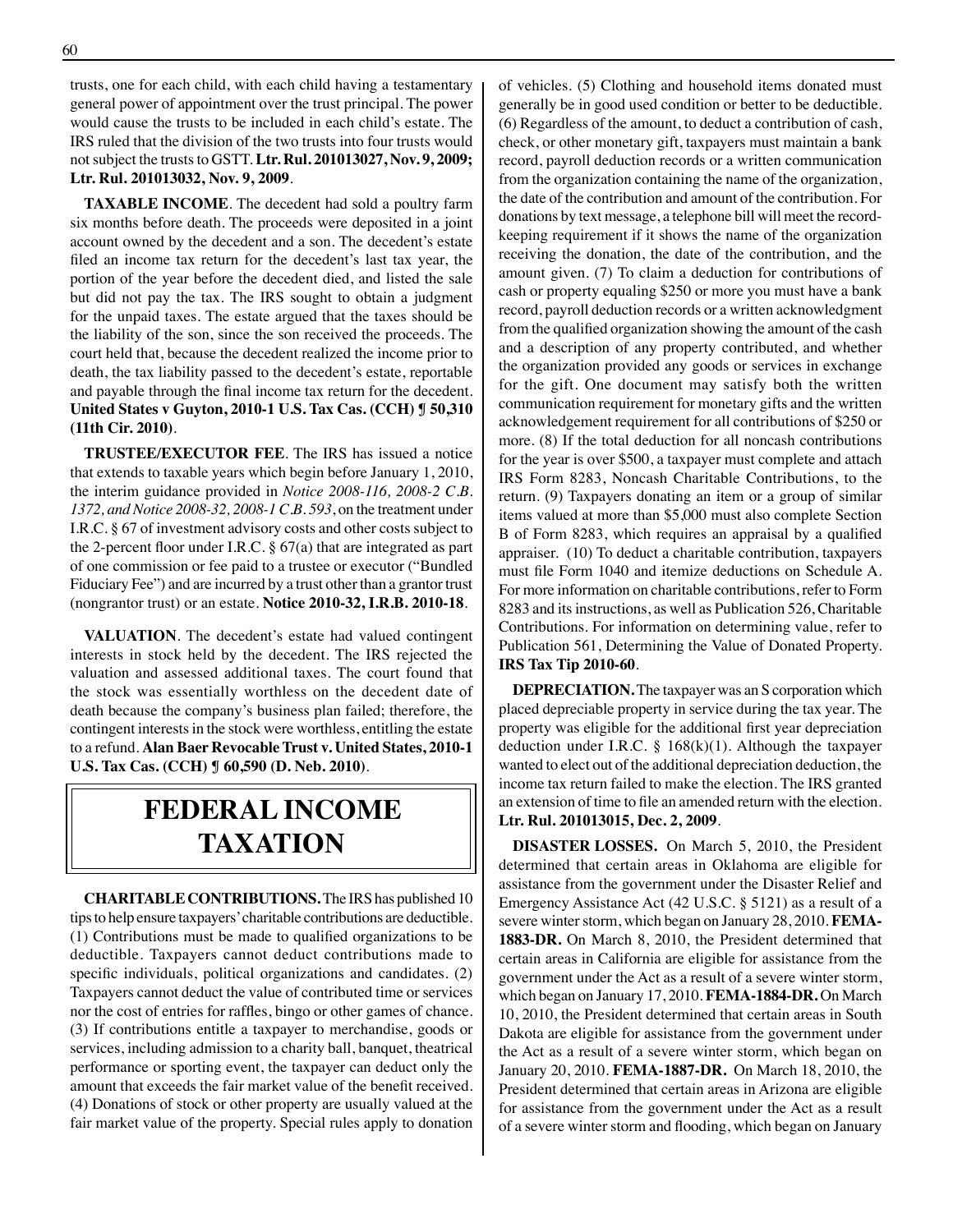18, 2010. **FEMA-1888-DR.** On March 14, 2010, the President determined that certain areas in North Dakota are eligible for assistance from the government under the Act as a result of flooding which began on February 26, 2010. **FEMA-1889-DR.** Accordingly, taxpayers in the areas may deduct the losses on their *2009* federal income tax returns. See I.R.C. § 165(i).

On March 9, 2010, the President determined that certain areas in Kansas are eligible for assistance from the government under the Act as a result of a severe winter storm and snowstorms, which began on December 22, 2009. **FEMA-1885-DR.** On March 9, 2010, the President determined that certain areas in South Dakota are eligible for assistance from the government under the Act as a result of a severe winter storm and snowstorms, which began on December 23, 2009. **FEMA-1886- DR.** Accordingly, taxpayers in the areas may deduct the losses on their *2008* federal income tax returns. See I.R.C. § 165(i).

**HOBBY LOSSES**. The taxpayer performed accounting services for customers but rarely received payment for the services. The lack of payment resulted in losses in nine of 10 years. In addition, the taxpayer did not keep contemporaneous written records to support deduction of expenses from the activity. The court held that the accounting activity was not a trade or business and that the disallowance of deductions for most of the expenses was proper because of the lack of substantiation. **Elverson v. Comm'r, T.C. Summary Op. 2010-36**.

**IRA**. The IRS has published a discussion of individual retirement accounts. (1) Taxpayers may be able to deduct some or all of contributions to an IRA. Taxpayers may also be eligible for the Savers Credit formally known as the Retirement Savings Contributions Credit. (2) Contributions can be made to a traditional IRA at any time during the year or by the due date for filing your return for that year, not including extensions. For most people, this means contributions for 2009 must be made by April 15, 2010. Additionally, if taxpayers make a contribution between Jan. 1 and April 15, they should designate the year targeted for that contribution. (3) The funds in an IRA are generally not taxed until the taxpayer receives distributions from that IRA. (4) Taxpayers should use the worksheets in the instructions for either Form 1040A or Form 1040 to figure a deduction for IRA contributions. (5) For 2009, the most that can be contributed to a traditional IRA is generally the smaller of the following amounts: \$5,000 or \$6,000 for taxpayers who are 50 or older or the amount of your taxable compensation for the year. (6) Taxpayers should use Form 8880, Credit for Qualified Retirement Savings Contributions, to determine whether they are also eligible for a tax credit equal to a percentage of the contribution. (7) Taxpayers must use either Form 1040A or Form 1040 to claim the Credit for Qualified Retirement Savings Contribution or if they deduct an IRA contribution. (8) Taxpayers must be under age 70 1/2 at the end of the tax year in order to contribute to a traditional IRA. (9) Taxpayers must have taxable compensation, such as wages, salaries, commissions, tips, bonuses, or net income from self-employment to contribute to an IRA. If taxpayers file a joint return, generally only one

spouse needs to have taxable compensation, however, see Spousal IRA Limits in IRS Publication 590, Individual Retirement Arrangements for additional rules. **IRS Tax Tip 2010-61**.

**LIMITED LIABILITY COMPANIES**. The IRS has announced an acquiescence in result only for *Thompson v. United States, 2009-2 U.S. Tax Cas. (CCH) ¶ 50,501 (Fed. Cl. 2009)* which held that an interest in an LLC is not a limited partnership interest under the material participation test of Temp. Treas. Reg.  $§ 1.469-5T(e)(3)(i)$  for purposes of the passive activity loss rules. See Harl, "The Tax court and the U.S. Court of Federal Claims Agree: Members of LLCs and LLPs are not to be Treated as Limited partners," 20 *Agric. L. Dig*. 113 (2009).

#### **PARTNERSHIPS**

CHECK-THE-BOX ELECTION. CCH has reported that the following case was appealed to the Sixth Circuit Court of Appeals on Jan. 29, 2010. The taxpayer formed a company to provide temporary employment services. The taxpayer did file a Form 8832, Entity Classification Election, to elect to tax the company as a corporation. The IRS assessed the taxpayer for unpaid employment taxes and the taxpayer challenged the assessment as failing to comply with I.R.C. § 6672 requirements for assessments against entities with more than one owner. The court found that the taxpayer was the sole owner of the company which was treated as a disregarded entity; therefore, the court held that the taxpayer was personally liable for the employment taxes. **Comensoli v. Comm'r, T.C. Memo. 2009-242**.

ELECTION TO ADJUST BASIS. The taxpayer was an LLC taxed as a partnership which redeemed the interests of four partners during one tax year. The taxpayer's tax advisor failed to notify the LLC that it could make the I.R.C. § 754 election to adjust the LLC basis in its assets and no election was made on the LLC tax return. The IRS granted an extension of time to file an amended return with the election. **Ltr. Rul. 201012032, Dec. 4, 2009**.

The taxpayer was an LLC taxed as a partnership and was owned by another company. The parent company was purchased by another company which resulted in the parent company becoming a disregarded entity. The taxpayer inadvertently failed to include an I.R.C. § 754 election to adjust the basis of its property for the year of the acquisition. The IRS granted an extension of time to file an amended return with the election. **Ltr. Rul. 201013025, Nov. 20, 2009**.

**PASSIVE ACTIVITY LOSSES**. The taxpayers, husband and wife, owned rental real property and filed their joint return with an election to treat all of their properties as a single rental real estate activity under Treas. Reg.  $\S$  1.469-9(g)(3). However, the taxpayers failed to include a statement with the income tax return as described in Treas. Reg.  $\S 1.469-9(g)(3)$ . The IRS granted the taxpayers an extension of time to file the statement required by the regulation. **Ltr. Rul. 201013016, Nov. 3, 2010**.

**PENALITES**. In *Estate of Smith v. Comm'r, 123 T.C. 15 (2004)* the IRS was prohibited from assessing interest on underpayment of tax after the IRS and taxpayer agreed to a Rule 155 computation of overpayment of tax by the taxpayer which was incorporated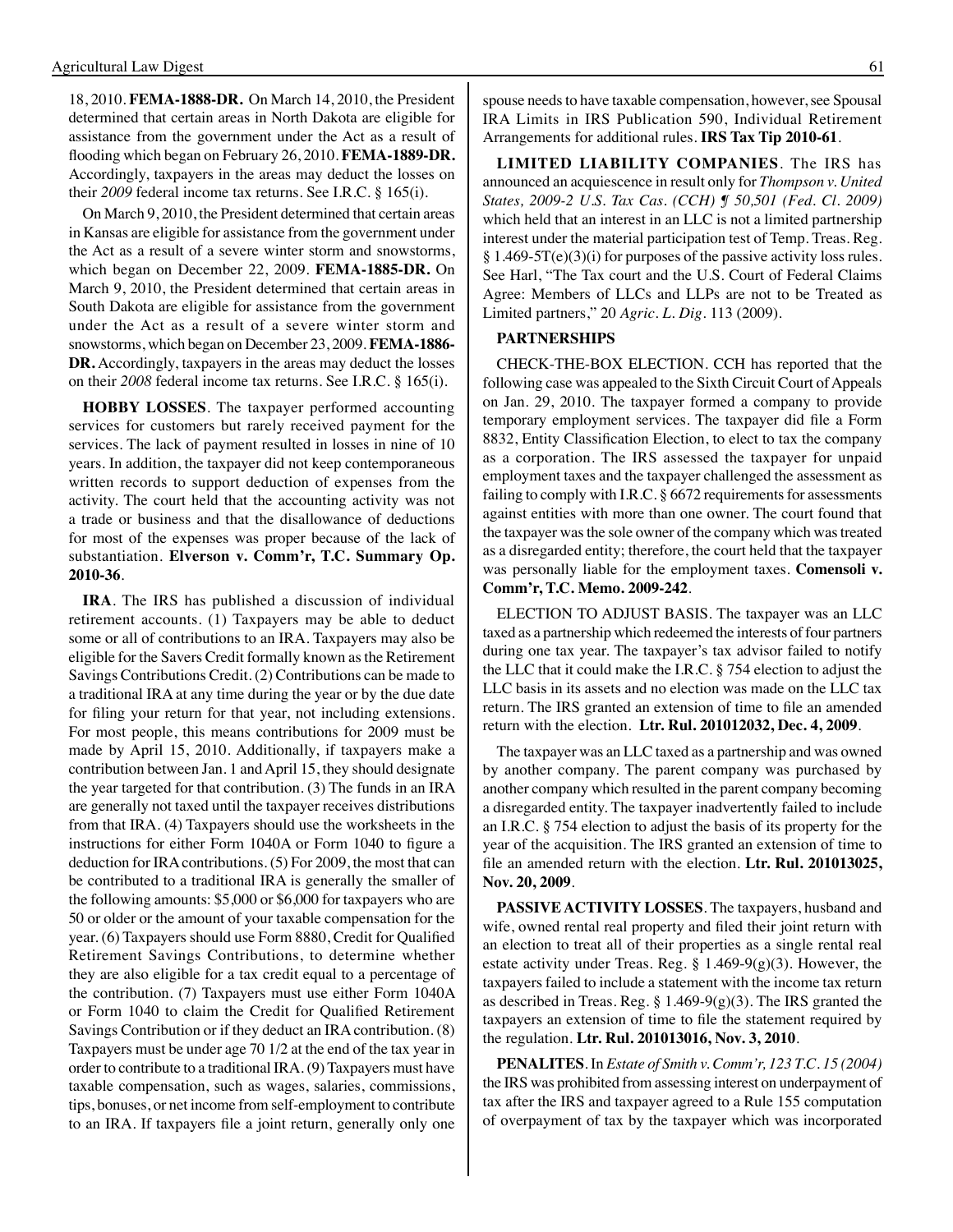in a final decision of the court. The decision had resulted in an overpayment of tax although the taxpayer had not paid all of the taxes assessed. The decision was reversed on appeal, *Estate of Smith v. Comm'r, 429 F.3d 533 (5th Cir. 2005)*. In 2004 prior to the appellate decision, the IRS, in a Chief Counsel Notice, had announced that any interest on underpayment of tax is to be included in the Rule 155 calculation as part of a court case. *CC-2004-035*. The IRS has issued a Chief Counsel Notice conforming to the appellate decision and ruling that it is inappropriate to include assessed or unassessed interest in decision documents, stipulations and Rule 155 computations. **CC-2010-006 (March 31, 2010)**.

**PENSION PLANS**. For plans beginning in April 2010 for purposes of determining the full funding limitation under I.R.C. § 412(c)(7), the 30-year Treasury securities annual interest rate for this period is 4.65 percent, the corporate bond weighted average is 6.39 percent, and the 90 percent to 100 percent permissible range is 5.75 percent to 6.39 percent. **Notice 2010-36, I.R.B. 2010-17**.

**REFUNDS**. In a Chief Counsel Advice letter, the IRS ruled that (1) The Service may not make a refund check payable directly to taxpayer's counsel instead of to the taxpayer. (2) The Service should make the refund payable to the spouses whose names appear on a joint return, even thought the taxpayers are divorced. (3) In the case where one spouse has died after the filing of a joint return, the Service should make the refund payable to the spouse whose name appears on the return, since the surviving spouse and/or the duly appointed executor or administrator may negotiate the refund check. (4) In the case where both spouses have died after the filing of a joint return, the Service should make the refund payable to the spouse whose name appears on the return, since the duly appointed executor or administrator may negotiate a decedent's check. Where there is not a duly appointed executor or administrator, the Service should obtain a Form 1310 from the taxpayer's counsel of record. (5) In the case where the taxpayer has died after the filing of an individual return, the Service should make the refund payable to the taxpayer who filed the return, since the duly appointed executor or administrator may negotiate the decedent's check. Where there is not a duly appointed executor or administrator, the Service should obtain a Form 1310 from the taxpayer's counsel of record. **CCA Ltr. Rul. 201012033, Jan. 8, 2010**.

**RETURNS**. The IRS has updated its list of frivolous positions that have been deemed frivolous by courts or have no basis for validity in existing law. These positions are frivolous for purposes of the I.R.C. § 6702(a) \$5,000 penalty for filing frivolous tax returns and the I.R.C. § 6702(b) \$5,000 penalty for filing specified frivolous submissions, such as requests for Collection Due Process hearings, applications for installment agreements, offers in compromise, and taxpayer assistance orders. Included in the list are three new positions that relate to fraudulent use of From 1099-OID to obtain a payment or refund from the Treasury Department, excess claims of withheld income tax, and refunds based on purported advance payments to employees of the earned income tax credit. **Notice 2010-33, I.R.B. 2010-18**.

**TAX APPEALS**. The IRS has published a discussion of the appeal process for the results of a tax return examination or with other adjustments to tax liability. When the IRS makes an adjustment to a tax return, the taxpayer will receive a report or letter explaining the proposed adjustments. This letter will also explain how to request a conference with an appeals office should the taxpayer not agree with the IRS findings on a tax return. In addition to tax return examinations, many other tax obligations can be appealed. Taxpayers may also appeal penalties, interest, trust fund recovery penalties, offers in compromise, liens and levies. Taxpayers are urged to be prepared with appropriate records and documentation to support their position if they request a conference with an IRS appeals employee. Appeals conferences are informal meetings. Taxpayers may represent themselves or have someone else represent them. Those allowed to represent taxpayers include attorneys, certified public accountants or individuals enrolled to practice before the IRS. The IRS Appeals Office is separate from, and independent of, the IRS office taking the action against a taxpayer. The Appeals Office is the only level of administrative appeal within the agency. If a taxpayer does not reach agreement with IRS Appeals or if the taxpayer does not wish to appeal within the IRS, a taxpayer may appeal certain actions through the courts. For further information on the appeals process, refer to Publication 5, Your Appeal Rights and How To Prepare a Protest If You Don't Agree. **IRS Tax Tip 2010-65**.

**TAX PAYMENTS**. The IRS has published a discussion of 10 important things about making tax payments correctly. (1) Never send cash. (2) If a taxpayer files electronically, the taxpayer can file and pay in a single step by authorizing an electronic funds withdrawal via tax preparation software or a tax professional. (3) Whether a taxpayer files a paper return or electronically, a taxpayer can pay by phone or online using a credit or debit card. (4) Electronic payment options provide an alternative to paying taxes or user fees by check or money order. Taxpayers can make payments 24 hours a day, seven days a week. Visit IRS.gov and search e-pay, or refer to Publication 3611, e-File Electronic Payments for more details. (5) If a taxpayer itemizes, the taxpayer may be able to deduct the convenience fee charged for paying individual income taxes with a credit or debit card as a miscellaneous itemized deduction on Form 1040, Schedule A, Itemized Deductions. The deduction is subject to the 2 percent limit. (6) Enclose payment with the return but do not staple it to the form. (7) If a taxpayer pays by check or money order, make sure it is payable to the "United States Treasury." (8) Always provide the correct name, address, Social Security number listed first on the tax form, daytime telephone number, tax year and form number on the front of the check or money order. (9) Complete and include Form 1040-V, Payment Voucher, when sending payment to the IRS. This will help the IRS process payment accurately and efficiently. (10) For more information, call 800-829-4477 for TeleTax Topic 158, Ensuring Proper Credit of Payments or see Publication 17, Your Federal Income Tax and Form 1040-V. **IRS Tax Tip 2010-67**.

**WITHHOLDING TAXES**. The IRS has announced the publication of a new form that will help employers claim the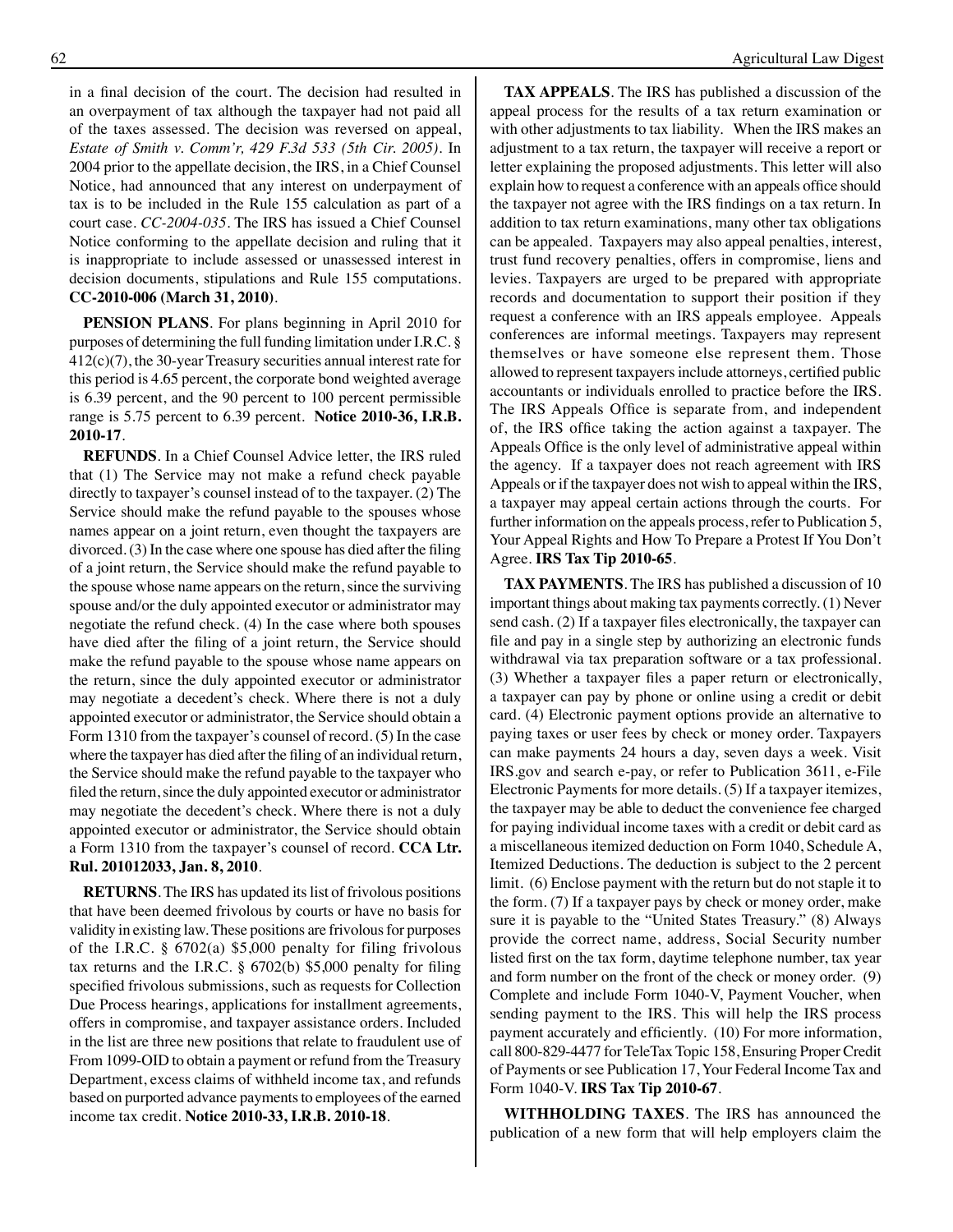special payroll tax exemption that applies to many newly-hired workers during 2010, created by the Hiring Incentives to Restore Employment (HIRE) Act signed by President Obama on March 18. New Form W-11, Hiring Incentives to Restore Employment (HIRE) Act Employee Affidavit, is now posted on IRS.gov, along with answers to frequently-asked questions about the payroll tax exemption and the related new hire retention credit. The new law requires that employers get a statement from each eligible new hire, certifying under penalties of perjury, that he or she was unemployed during the 60 days before beginning work or, alternatively, worked fewer than a total of 40 hours for anyone during the 60-day period. Employers can use Form W-11 to meet this requirement. Most eligible employers then use Form 941, Employer's Quarterly Federal Tax Return, to claim the payroll tax exemption for eligible new hires. This form, revised for use beginning with the second calendar quarter of 2010, is currently posted as a draft form on IRS.gov and will be released next month as a final along with the form's instructions. Though employers need this certification to claim both the payroll tax exemption and the new hire retention credit, they do not file these statements with the IRS. Instead, they must retain them along with other payroll and income tax records. See Harl, "Hiring Incentives to Restore Employment Act (HIRE), Pub. L. No. 111-147, Signed Into Law," 21 *Agric. L. Dig*. 49 (2010). **IR-2010-043**.

## **LANDLORD AND TENANT**

**TENANT OR SHARECROPPER.** Over nine years, the plaintiffs had entered into oral farm leases of property owned by the decedent. The plaintiffs shared equally costs and profits with the decedent. After the death of the decedent, the executor continued the arrangement for one year. On February 23, 2006, the executor sent a letter to the plaintiffs terminating the lease agreement. Under Mo. Rev. Stat. § 441.050, a termination notice of a farm lease must be given before 60 days before the end of the crop year, March 1 in this case. The executor argued that the plaintiffs were only sharecroppers who are not covered by the statutory termination limit. The court noted that the main distinction between sharecrop leases and tenant leases is that sharecroppers have no possessory interest in the land they farm, usually demonstrated by the sharecroppers living off the land. The executor pointed to the plaintiffs' approval of the decedent's hunting on the land to demonstrate that the plaintiffs did not have full possession of the land. The court noted that the hunting permission did not interfere with the plaintiffs' ability to farm the land and that there was no evidence that the plaintiffs could not refuse such permission. The court also noted that the plaintiffs maintained the property, made repairs, made all crop decisions, and worked with USDA on federal farm program compliance. The court held that the plaintiffs were farm tenants entitled to a termination notice prior to 60 days before the end of the crop year. **Hoffman v. Estate of Siler, 2010 Mo. App. LEXIS 31 (Mo. Ct. App. 2010)**.

#### **STATE TAXATION**

**AGRICULTURAL USE**. The plaintiff owned 10.019 acres of rural land, 0.183 acres of which was covered by a public road. Of the remaining 9.836 acres, a portion was leased to a farmer who used the land to raise crops for sale and hay. The hay was used by the farmer to feed the farmer's animals. The annual hay crop was valued at about \$600. The crops were sold for an average amount of about \$1400 but the current corn crop was estimated at between \$900 and \$1800. If the higher price was received, the farmer would clear over \$2000 for the crops, not including the hay. The plaintiff sought eligibility for agricultural use valuation of the land under Penn. Stat. § 5490.3 as land devoted to agricultural use. The court noted that the statute applied only to land of at least 10 acres or land which has produced over \$2000 in crops annually. The trial court denied the application of the agricultural use valuation because the net acres were less than 10 and the leased crop land produced less than \$2000 of crops. The appellate court affirmed, holding that the public road could not be included in the size of the land, since it was not taxable, and the value of the hay and the speculative higher value of the corn could not be used to value the total annual crop. The court noted that the tenant's hay was not taxable income to the tenant under federal tax law, a conclusion not clearly correct from the case facts as narrated by the court; therefore, the hay had no commercial value. **Way v. Berks County Board of Assessment, 2010 Pa. Commw. LEXIS 112 (Pa. Commw. Ct. 2010)**.

#### **In the news**

**PATENTS.** The blog "Seed Law" by Craig Raysor of Gillon & Associates reports on a recent decision in Association for Molecular *Pathology v. United States Patent and Trademark Office, 09 Civ. 4515 (S.D. NY. March 29, 2010)*. "Judge Sweet of the Southern District of New York invalidated seven patents linked to detecting genetic predisposition of breast and ovarian cancers of the Utah-based Myriad Genetics last week after granting plaintiff's motion for summary judgment. The plaintiffs were many in number, and consisted of various non-profits and individuals who were unable to receive the test that was a result of all the patents. In a lengthy opinion, the court effectively reversed the policy of the United States Patent and Trade Office that allowed the patenting of isolated DNA after it was purified from the body using common techniques and turned large segments of biotech patents on their collective ear. The case appears here: http://www. genomicslawreport.com/wp-content/uploads/2010/03/Myriad-SJ-Opinion.pdf. **See http://www.seedlaw.blogspot.com/**.